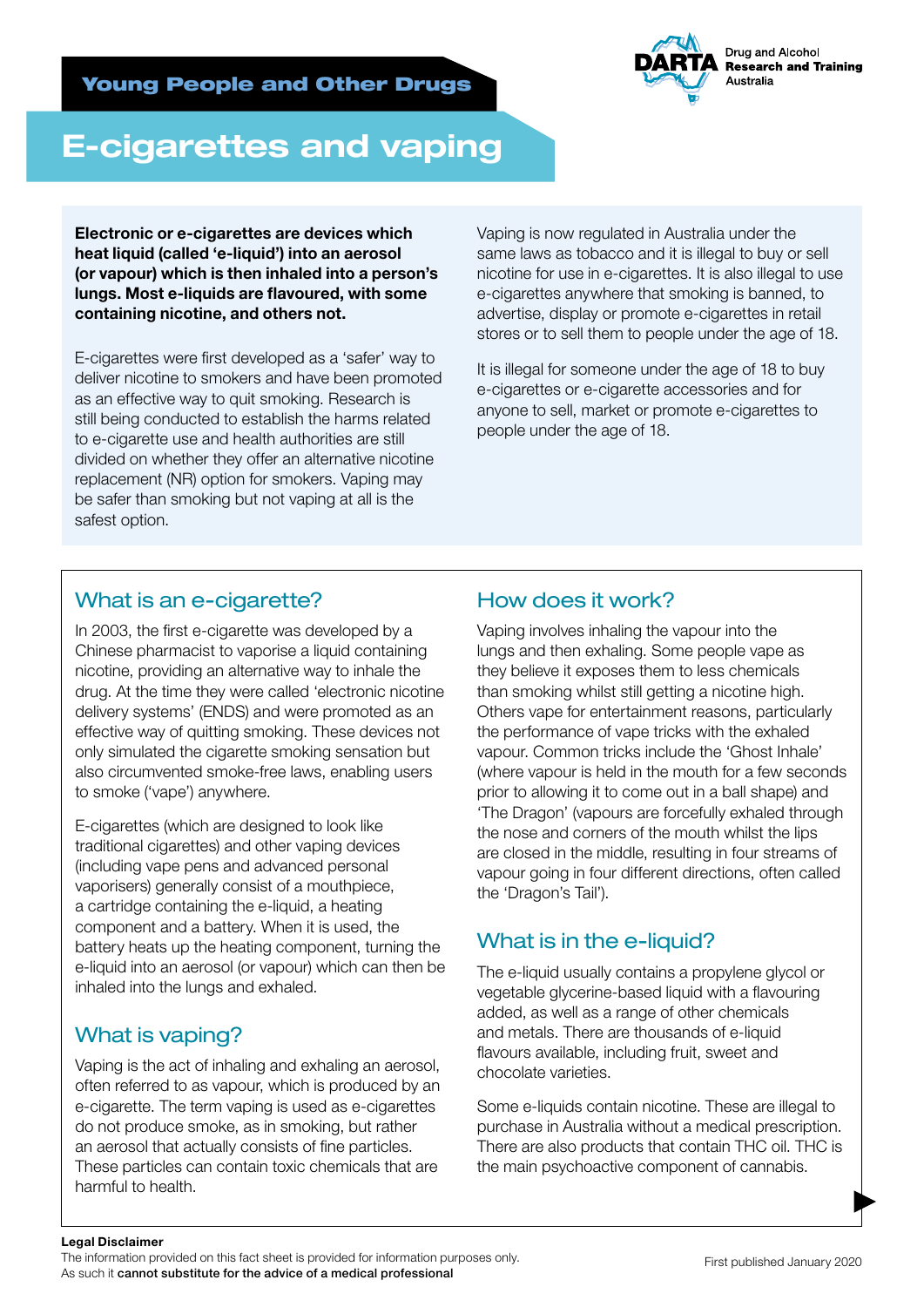#### E-cigarettes and vaping

#### Is vaping 'safe'?

There is no evidence to support that vaping is 'safe', i.e., they are completely risk-free.

It is important to remember that e-cigarettes have not been around for very long and so we know little about the long-term harms associated with vaping, regardless of what product is being used. Recent studies have found that repeated exposure to e-cigarette vapour could pose a substantial risk of lung disease and damage. The inhaled vapour can inflame the lung tissue and expose users to formaldehyde and heavy metals, which are linked to cancer and other diseases.

#### Is vaping 'safer' than smoking?

We do not know enough about e-cigarettes to say that they are a safe alternative to cigarette smoking and there is evidence to indicate that they may pose a potential health hazard not only to the user but to others around them. Although e-cigarettes may expose users to fewer toxic chemicals than conventional tobacco cigarettes, the extent to which this reduces harm to the user is yet to be determined. It is also important to remember that the product contained in e-cigarettes are not regulated, so it is difficult to know what exactly is being inhaled.

#### Is vaping nicotine dangerous?

Nicotine is a dangerous and highly addictive chemical. It can negatively affect the heart by increasing blood pressure and heart rate and harden artery walls which can lead to heart attack. As it is addictive, once you begin using nicotine, it can be extremely difficult to stop. In addition to nicotine, regular tobacco cigarettes contain over 7000 chemicals, many of which are toxic. Whilst vaping may expose you to fewer chemicals than smoking, vaping nicotine is still harmful to health and is illegal in Australia.

#### Haven't some people died from vaping? What caused those deaths?

In the US there have been cases of a lung disease that has been associated with vaping. In 2019, thirty-nine people died and more than 2000 people developed serious lung damage due to a poisoning outbreak that occurred that was linked to the use of vaping devices. This condition has been named EVALI (e-cigarette or vaping product use associated injury) and has been linked to vitamin E acetate. an ingredient which is added to illicit cannabis vaping liquids.

#### Does vaping help people quit smoking?

Research is still being conducted to establish the harms related to e-cigarette use and health authorities are still divided on whether they offer an alternative nicotine replacement (NR) option for smokers. Currently, vaping is not approved by the Therapeutic Goods Administration (TGA) as a smoking cessation tool but research is ongoing. There are many aids that have been approved by the TGA that are safe to use and are shown to improve long-term quitting rates such as patches, gum, lozenges and medications. Vaping may be safer than smoking but not vaping at all is the safest option.

#### What is 'juuling'? Is it different from vaping?

Juuling is a form of vaping which takes its name from Juul brand products, an American company. These vaping devices are small and are designed to look like a USB and they can even be charged in a laptop USB slot. Juul pods contain nicotine, making them illegal in Australia but they can be purchased online. They come in a large variety of flavours including fruit and chocolate. They emit very little smoke so many mistakenly believe they are harmless. All vaping devices generate potentially harmful chemicals and juul devices also contain nicotine that is addictive.

#### Is vaping legal?

In Australia, e-cigarettes are treated in the same way as tobacco. It is illegal to buy or sell nicotine for use in e-cigarettes and in all states and territories it is illegal to:

- use e-cigarettes in areas where smoking is banned
- advertise, promote or display e-cigarettes at retailer outlets
- sell e-cigarettes to people under 18 years